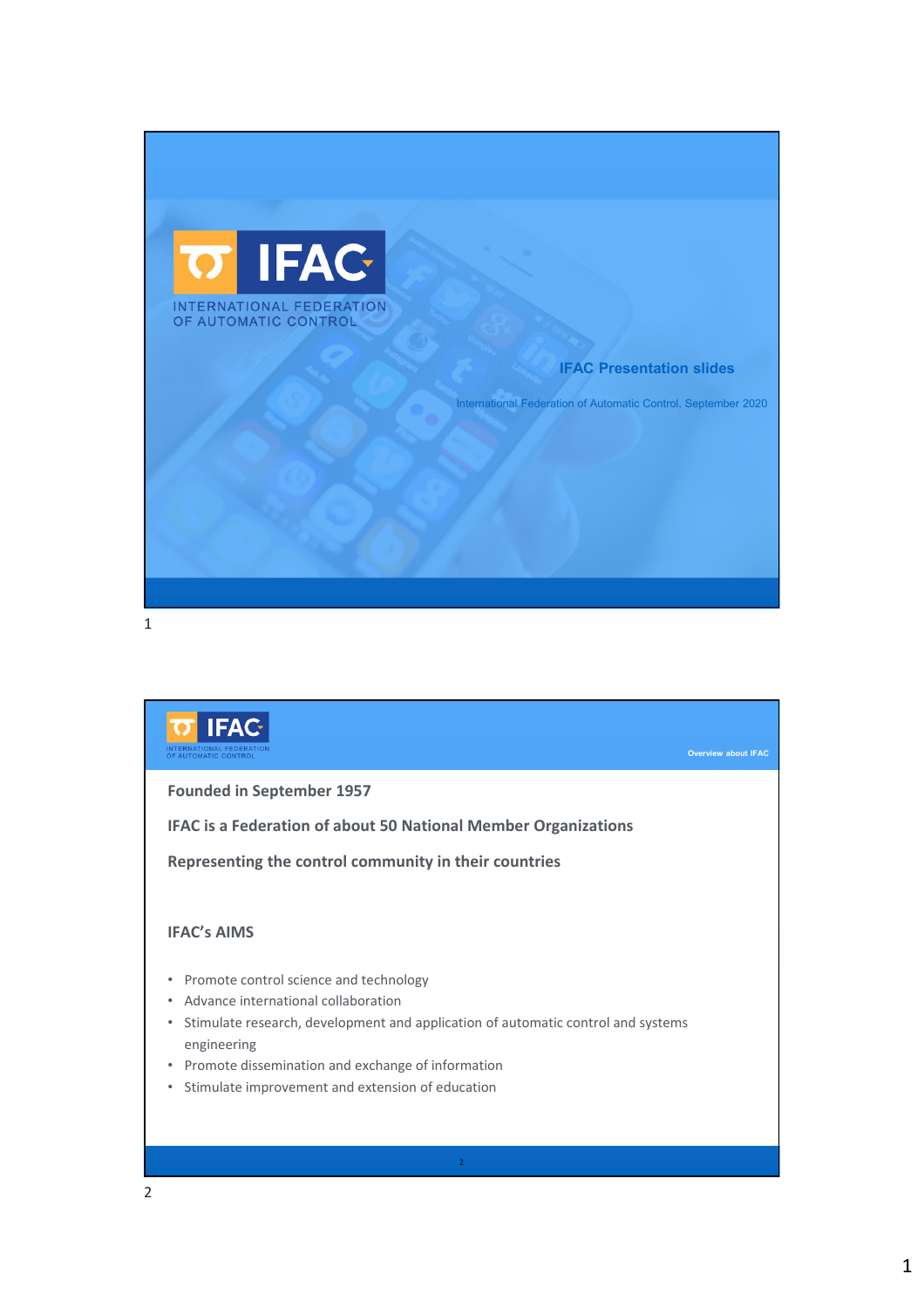| <b>IFAC</b><br>Founded in Paris in 1957<br>$\bullet$<br>IFAC Members: National Member Organizations. The NMOs represent control engineers<br>$\bullet$<br>from each of the following:<br><b>EUROPE</b><br>AUSTRALIA<br>AFRICA<br>South Africa<br>Lithuania<br>Austria<br>Australia<br>Azerbaijan<br>Macedonia, Republic of North<br>Tunisia<br>Belgium<br>Netherlands<br>Bulgaria<br>Norway<br><b>ASIA</b><br><b>AMERICAS</b><br>Croatia<br>Poland<br>China<br>Brazil<br>Czech Rep.<br>Portugal<br>India<br>Canada<br>Denmark<br>Romania<br>Israel<br>Chile<br>Estonia<br>Russia<br>Japan<br>Cuba<br>Finland<br>Slovakia<br>Korea Rep.<br>Mexico<br>France<br>Slovenia<br>Malaysia<br>Peru<br>Germany<br>Spain<br>Pakistan<br><b>USA</b><br>Sweden<br>Hungary<br>Singapore<br>Italy<br>Switzerland<br>Ireland<br>Turkey<br>Kosovo<br>Ukraine<br>United Kingdom | <b>IFAC-</b><br>INTERNATIONAL FEDERATION<br>OF AUTOMATIC CONTROL |  | <b>National Member Organizations - General Assembly</b> |
|----------------------------------------------------------------------------------------------------------------------------------------------------------------------------------------------------------------------------------------------------------------------------------------------------------------------------------------------------------------------------------------------------------------------------------------------------------------------------------------------------------------------------------------------------------------------------------------------------------------------------------------------------------------------------------------------------------------------------------------------------------------------------------------------------------------------------------------------------------------|------------------------------------------------------------------|--|---------------------------------------------------------|
|                                                                                                                                                                                                                                                                                                                                                                                                                                                                                                                                                                                                                                                                                                                                                                                                                                                                |                                                                  |  |                                                         |
|                                                                                                                                                                                                                                                                                                                                                                                                                                                                                                                                                                                                                                                                                                                                                                                                                                                                |                                                                  |  |                                                         |

<mark>त IFAC</mark> **IFAC's Structure** General Assembly - National Member Organisations (NMOs)  $\big\downarrow$  elect lead Council Technical Board President Conference Board oversees<br>monitors<br>advises Ordinary Publications Board Members & Executive Officers  $\blacktriangleright$  Executive Committees Secretariat 4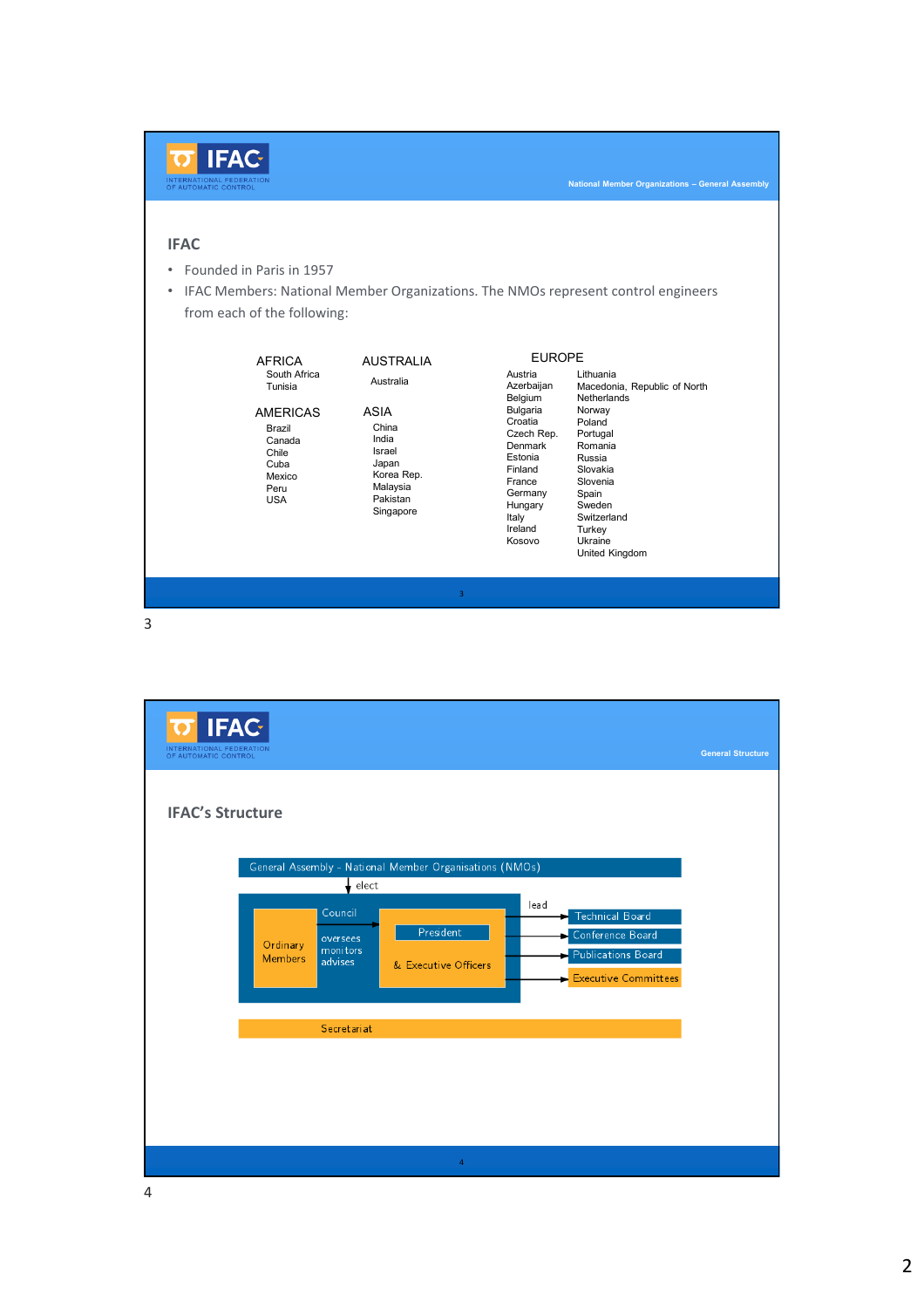

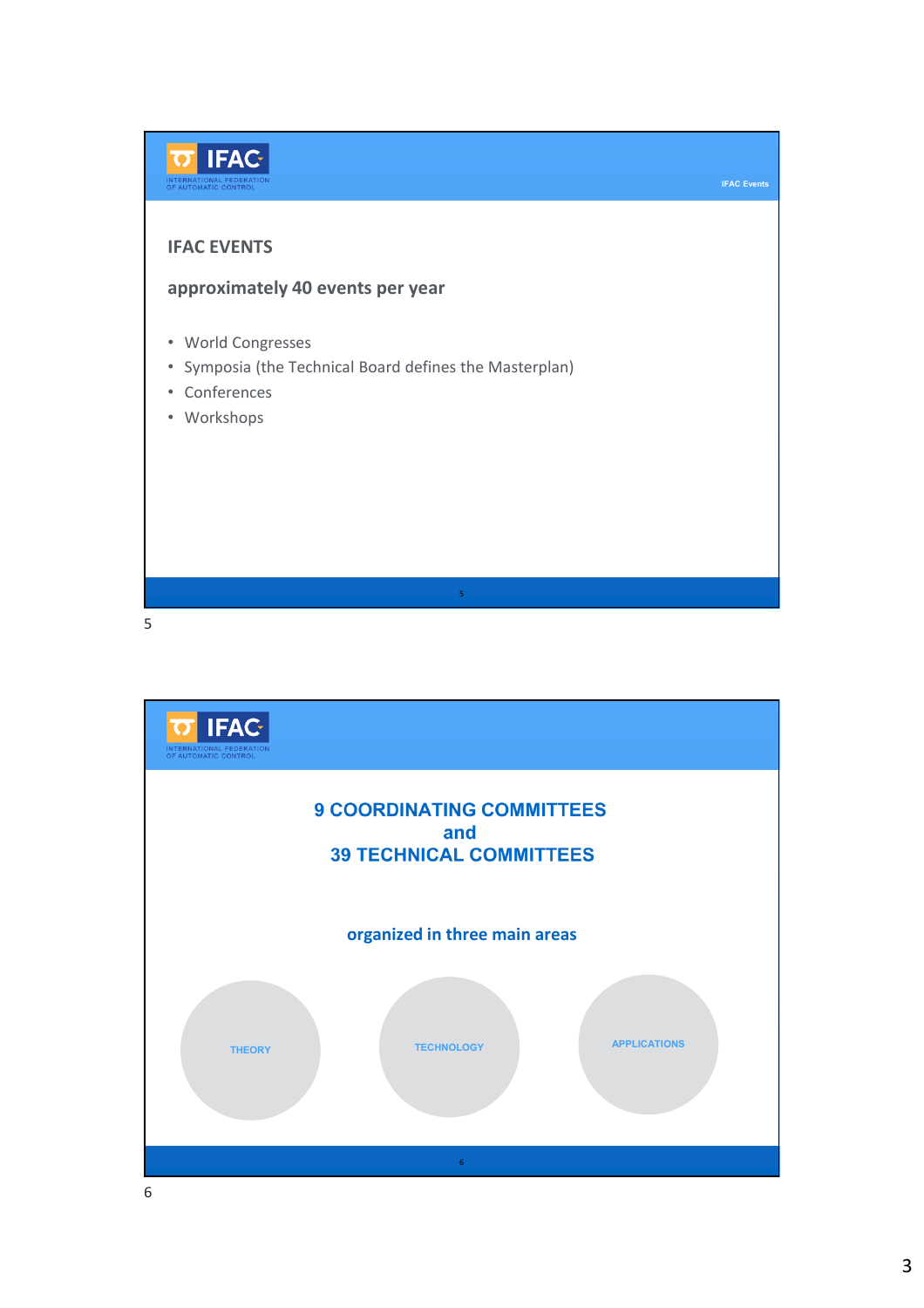

**IFAC Applications IFAC COORDINATING COMMITTEES AND TECHNICAL COMMITTEES APPLICATIONS** 5. Cyber-Physical Manufacturing Enterprises 6. Power and Process Systems 6.1. Chemical Process Control 5.1. Manufacturing Plant Control 5.2. Management and Control in Manufacturing 6.2. Mining, Mineral & Metal Processing and Logistics 6.3. Power and Energy Systems 5.3. Integration and Interoperability of Enterprise 6.4. Safeprocess Systems (I2ES) 5.4. Large Scale Complex Systems 8. Bio & Ecological Systems 8.1. Control in Agriculture 7. Transportation and Vehicle Systems 8.2. Biological and Medical Systems 7.1. Automotive Control 8.3. Modelling & Control of Environmental Systems 7.2. Marine Systems 8.4. Biosystems and Bioprocesses 7.3. Aerospace 7.4. Transportation Systems 9. Social Systems 9.1. Economic & Business Systems 7.5. Intelligent Autonomous Vehicles 9.2. Social Impact of Automation 9.3. Control for Smart Cities 9.4. Control Education 9.5. Technology, Culture and International Stability 8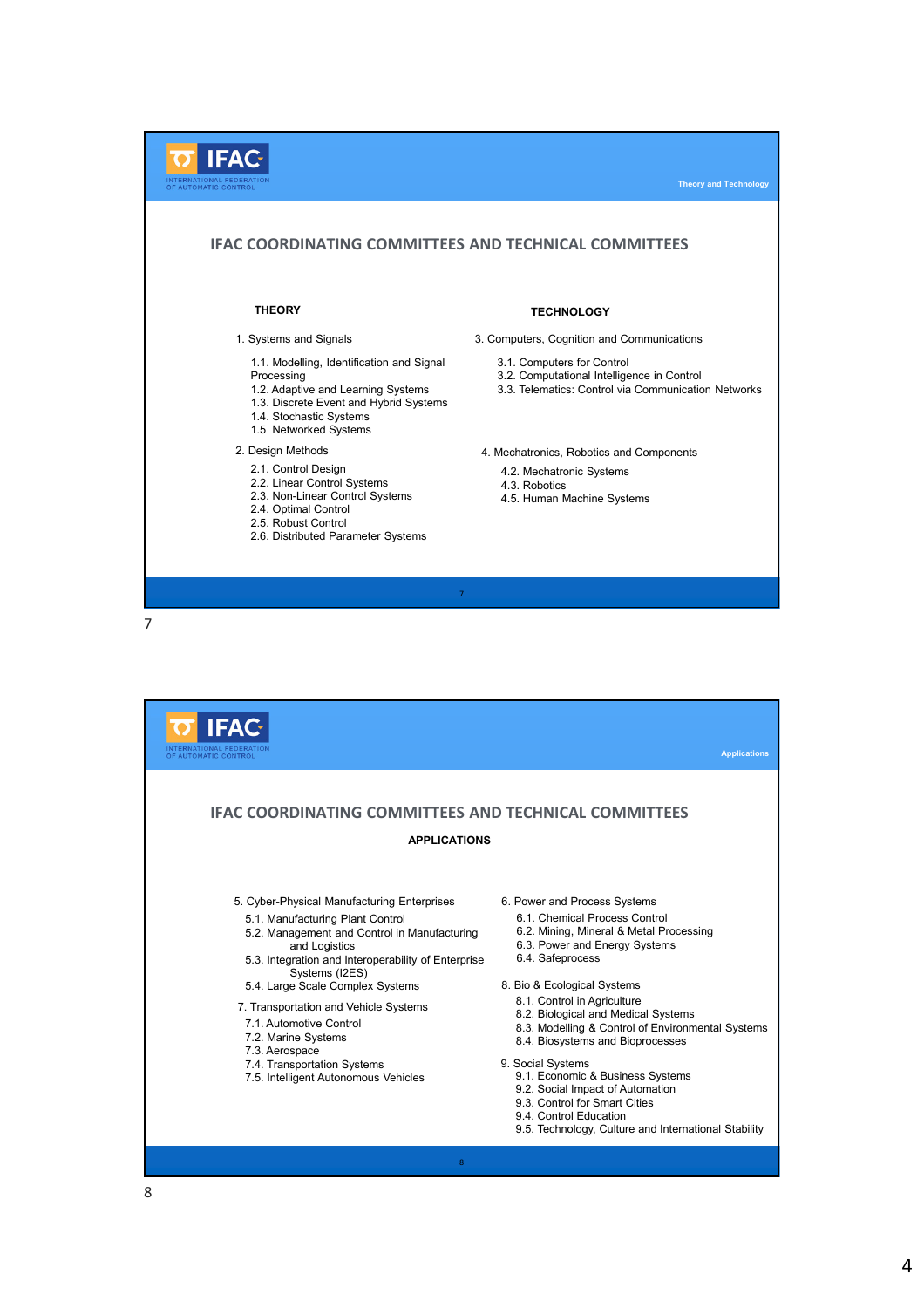

9

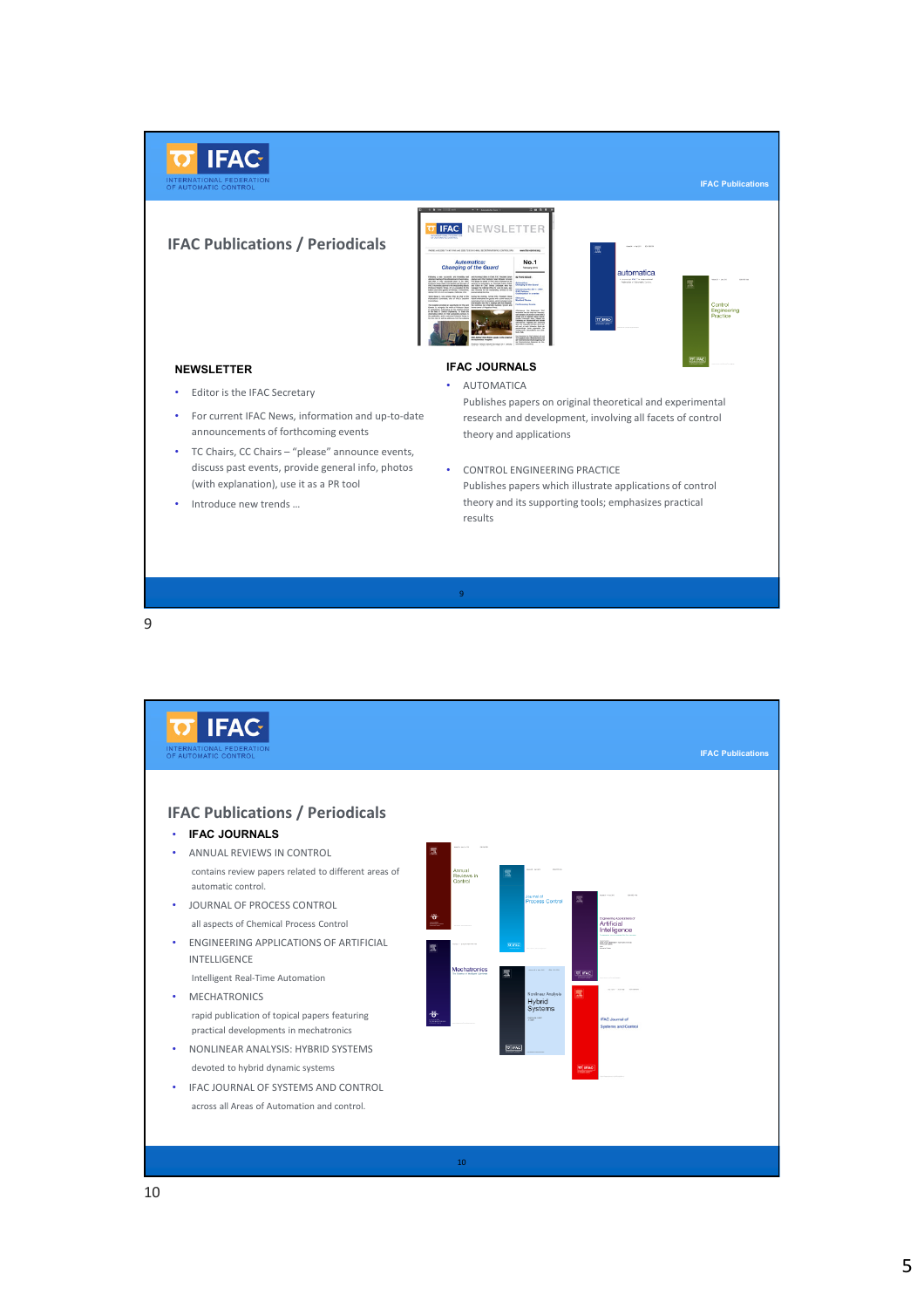

## **IFAC-PapersOnLine**



**IFAC-PapersOnLine**

Starting from 2015, all papers from IFAC meetings (where IFAC is the main sponsor) are published, in partnership with Elsevier, the IFAC Publisher, in the IFAC-PapersOnLine proceedings series hosted at the ScienceDirect web service. All papers published on the web site can be cited using the series ISSN and the individual paper DOI (Digital Object Identifier).

11

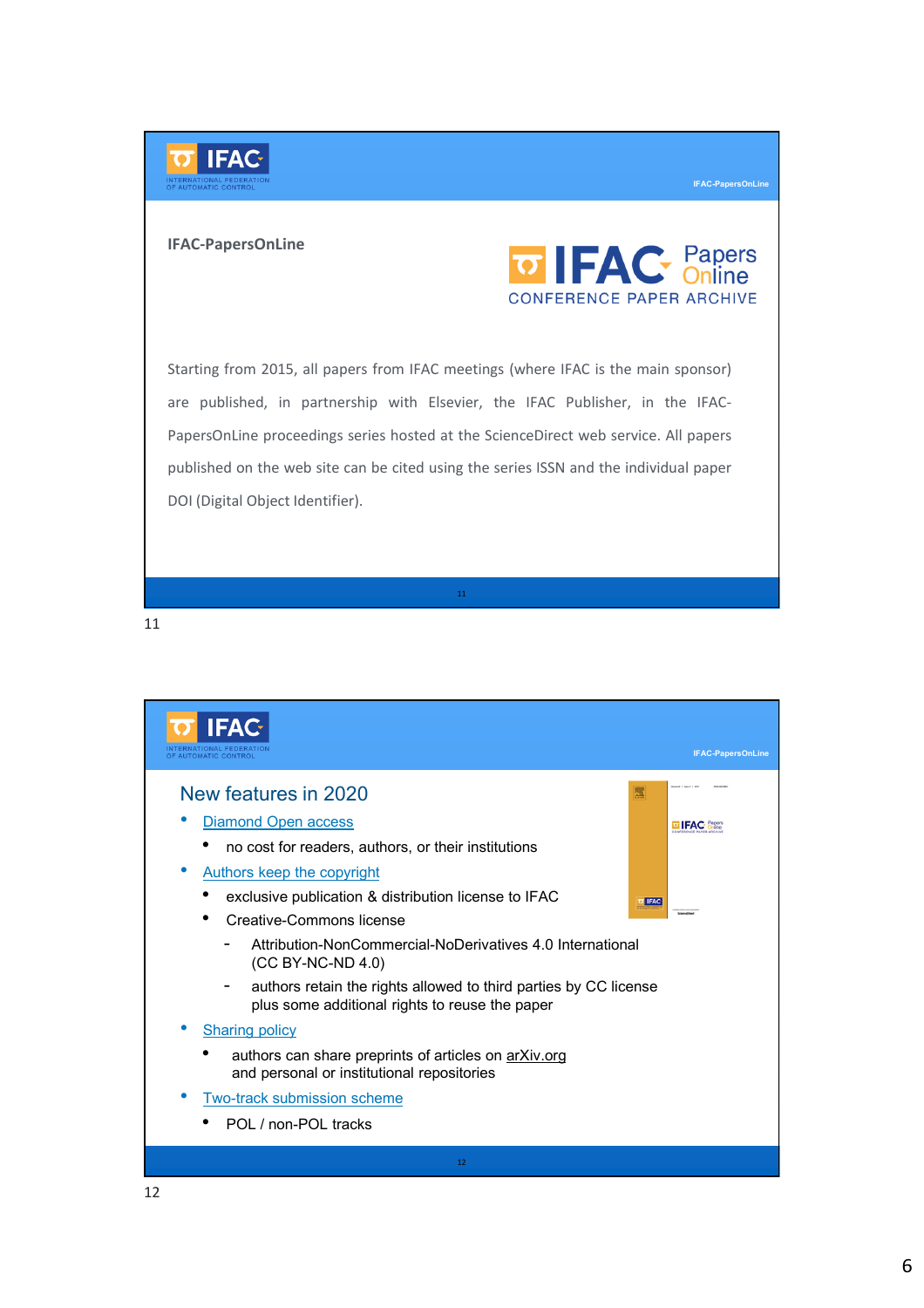

## **IFAC Awards**

• Presented at each Triennial World Congress

## **The Giorgio Quazza Medal Winners**

13

| 1981 | Kyoto           | John F. Coales       | UK        |
|------|-----------------|----------------------|-----------|
| 1984 | <b>Budapest</b> | Yakov Z. Tsypkin     | SU        |
| 1987 | Munich          | Karl J. Åström       | <b>SE</b> |
| 1990 | Tallinn         | Petar Kokotovic      | US        |
| 1993 | Sydney          | Edward J. Davison    | CA        |
| 1996 | San Francisco   | Alberto Isidori      | IT        |
| 1999 | <b>Beijing</b>  | Brian D. O. Anderson | AU        |
| 2002 | Barcelona       | Lennart Ljung        | SE.       |
| 2005 | Prague          | <b>Tamer Basar</b>   | US        |
| 2008 | Seoul           | Graham Goodwin       | AU        |
| 2011 | Milan           | Hidenori Kimura      | JP        |
| 2014 | Cape Town       | David Mayne          | UK        |
| 2017 | Toulouse        | Roger Brockett       | US        |
| 2020 | <b>Berlin</b>   | W. Murray Wonham     | CA        |
|      |                 |                      |           |

| <b>IFAC</b>                                  |                                            |                                           |               |
|----------------------------------------------|--------------------------------------------|-------------------------------------------|---------------|
| NTERNATIONAL FEDERATION<br>AUTOMATIC CONTROL |                                            |                                           | <b>Awards</b> |
|                                              |                                            |                                           |               |
| <b>IFAC Awards</b>                           |                                            |                                           |               |
| $\bullet$                                    | Presented at each Triennial World Congress |                                           |               |
|                                              |                                            | <b>Nathaniel B. Nichols Medal Winners</b> |               |
|                                              |                                            |                                           |               |
| 1996                                         | San Francisco                              | Jürgen Ackermann                          | DE            |
| 1999                                         | <b>Beijing</b>                             | <b>Gunther Stein</b>                      | US            |
| 2002                                         | <b>Barcelona</b>                           | Carl Nett                                 | <b>US</b>     |
| 2005                                         | Prague                                     | William F. Powers                         | <b>US</b>     |
| 2008                                         | Seoul                                      | Gerd Hirzinger                            | DE            |
| 2011                                         | Milan                                      | Siva Banda                                | US.           |
| 2014                                         | Cape Town                                  | Reza Moheimani                            | AU            |
| 2017                                         | Toulouse                                   | Lennart Ljung                             | <b>SE</b>     |
| 2020                                         | <b>Berlin</b>                              | Masayoshi Tomizuka                        | US            |
|                                              |                                            |                                           |               |
|                                              |                                            | 14                                        |               |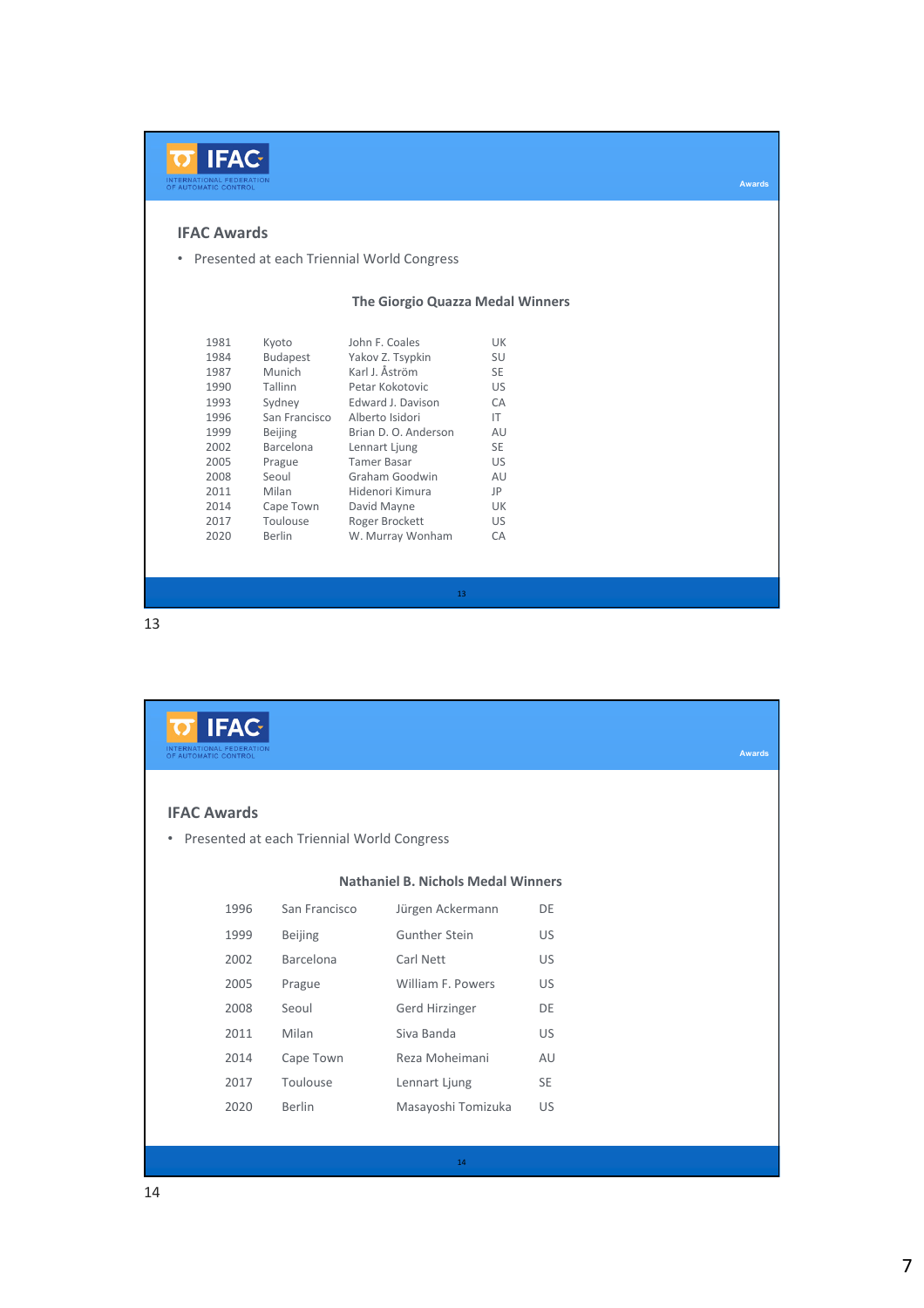| <b>IFAC-</b><br>INTERNATIONAL FEDERATION<br>OF AUTOMATIC CONTROL |              |                                              |                                                                                                           |                                                                                                                                                                                                                                                                                   | <b>Awards</b> |
|------------------------------------------------------------------|--------------|----------------------------------------------|-----------------------------------------------------------------------------------------------------------|-----------------------------------------------------------------------------------------------------------------------------------------------------------------------------------------------------------------------------------------------------------------------------------|---------------|
| <b>IFAC Awards</b>                                               |              | • Presented at each Triennial World Congress |                                                                                                           |                                                                                                                                                                                                                                                                                   |               |
|                                                                  |              |                                              | <b>Manfred Thoma Medal</b><br>control and to IFAC, and supporter of the careers of many young scientists. | The Manfred Thoma medal, created in 2015, recognizes outstanding contributions of a<br>young researcher and/or engineer under the age of 40 to the field of systems and control in<br>its widest sense. It is named after Manfred M. Thoma, a leading contributor to the field of |               |
|                                                                  | 2017<br>2020 | Toulouse<br><b>Berlin</b>                    | Ming Cao<br>Florian Dörfler                                                                               | <b>NL</b><br><b>CH</b>                                                                                                                                                                                                                                                            |               |
|                                                                  |              |                                              | 15                                                                                                        |                                                                                                                                                                                                                                                                                   |               |

**IFAC Awards IFAC Awards** • Presented at each Triennial World Congress **Industrial Achievement Award Winners** 2002 Barcelona Yasuo Ichii, Shoji Murayama and Takahiro Yamasaki JP 2005 Prague Serge Boverie FR 2008 Seoul not awarded 2011 Milan Anton van Zanten DE 2014 Cape Town Giovanni Cherubini, Jens Jelitto, Mark Lantz, and Angeliki Pantazi CH 2017 Toulouse Francesco Borrelli, David Germann, Dejan Kihas, Daniel Pachner, Jaroslav Pekar, Greg Stewart Van American Constantinople US, CA, CZ 2020 Berlin Francis J. Doyle III Case Control and Case Control Control Control Control Control Control Control Co **High Impact Paper Award Winners** 2011 Milan David Mayne, J.B. Rawlings, C.V. Rao, P.O.M. Scokaert UK, US, BE<br>2014 Cape Town Alberto Bemporad and Manfred Morari (IT, CH 2014 Cape Town Alberto Bemporad and Manfred Morari 17, 2017 Toulouse Franco Blanchini Franco Blanchini 2020 Berlin Wilson J. Rugh and Jeff S. Shamma US, SA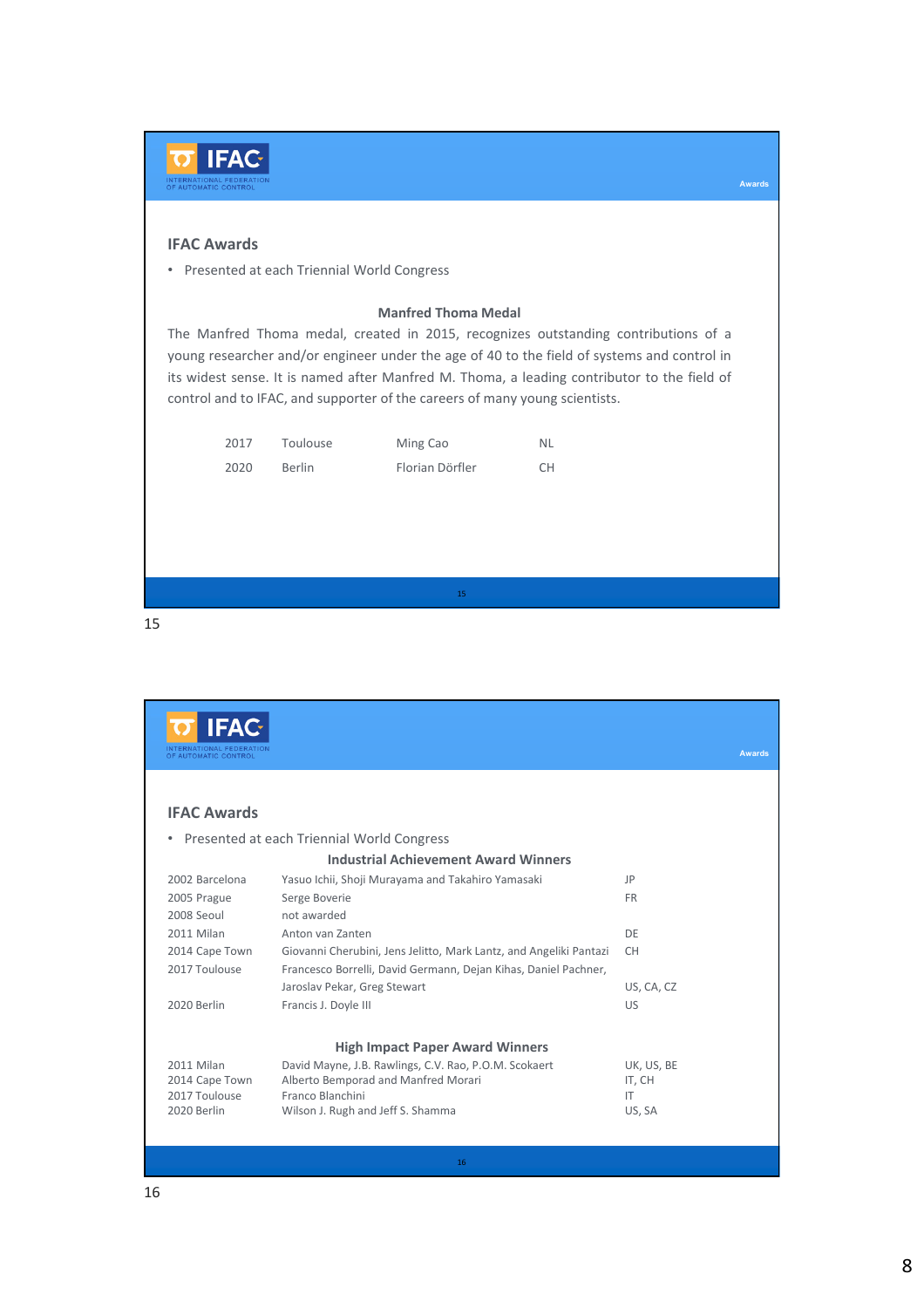